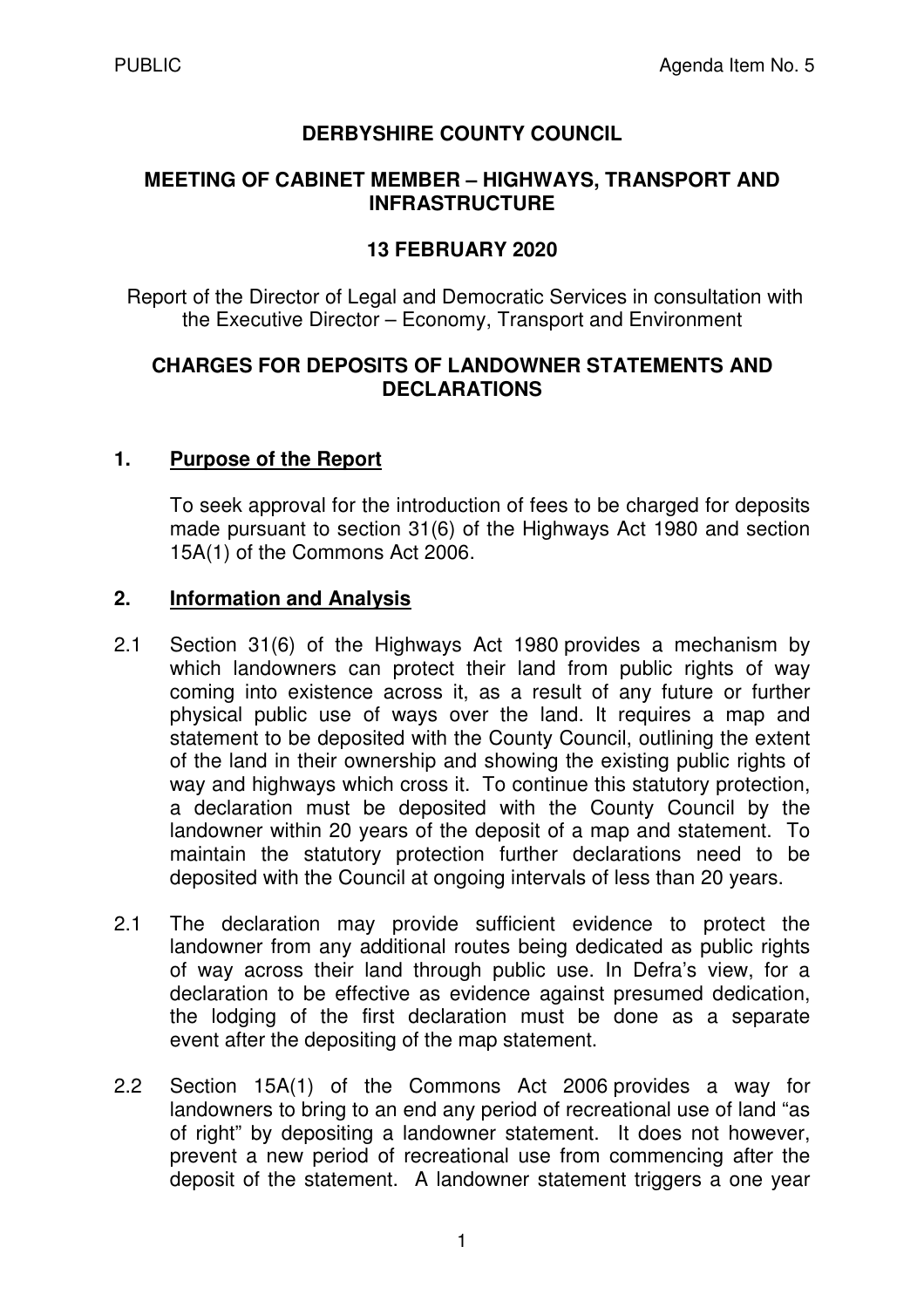period during which local inhabitants can apply to register the land as a town or village green.

- 2.3 As the Highway Authority and Commons Registration Authority the County Council is obliged to maintain a register or registers of statements and declarations made under section 31(6) of the Highways Act 1980 and of statements made under section 15A(1) of the Commons Act 2006.
- 2.4 The coming into force of the Growth and Infrastructure Act 2013 enabled the introduction within the Commons (Registration of Town or Village Greens) and Dedicated Highways (Landowner Statements and Declarations)(England) Regulations 2013 of a provision by which the County Council may charge landowners depositing these items with the Council reasonable fees in respect of the associated work it has to carry out. Many local authorities introduced charges in 2013 or shortly thereafter to recover the costs they were incurring in processing declarations and statements. The County Council did not introduce a charging regime at that time resulting in the costs of processing the declarations and statements being met by the County Council.
- 2.5 In order to maintain a sustainable delivery of this service, it is considered that the County Council now needs to introduce the charges outlined in this report to ensure the reasonable costs associated with the work it carries out are recovered from those making the declarations and statements and are not born by the County Council.
- 2.6 It is considered that it would be reasonable to charge fees on each application for the deposit of
	- a) a section 31(6) Highways Act 1980 statement with map,
	- b) a section 15A(1) Commons Act 2006 statement ,
	- c) a combined section 31(6) Highways Act 1980 statement with map and a section 15A(1) Commons Act 2006 statement, or
	- d) Highways Act 1980 declaration,

in accordance with the following structure:

- i) Areas of land up to 100 hectares £309
- ii) Areas of land 100-500 hectares £359
- iii) Areas of land 500-1000 hectares £409
- iv) Areas of land in excess of 1000 hectares £459,

always subject, where the land comprises more than one parcel of land or the land is segmented by highways, to additional fees of £50 for each additional parcel and/or segment.

2.5 These fees would be going no further than enabling the recovery of reasonable amounts to cover the handling of the applications, making them